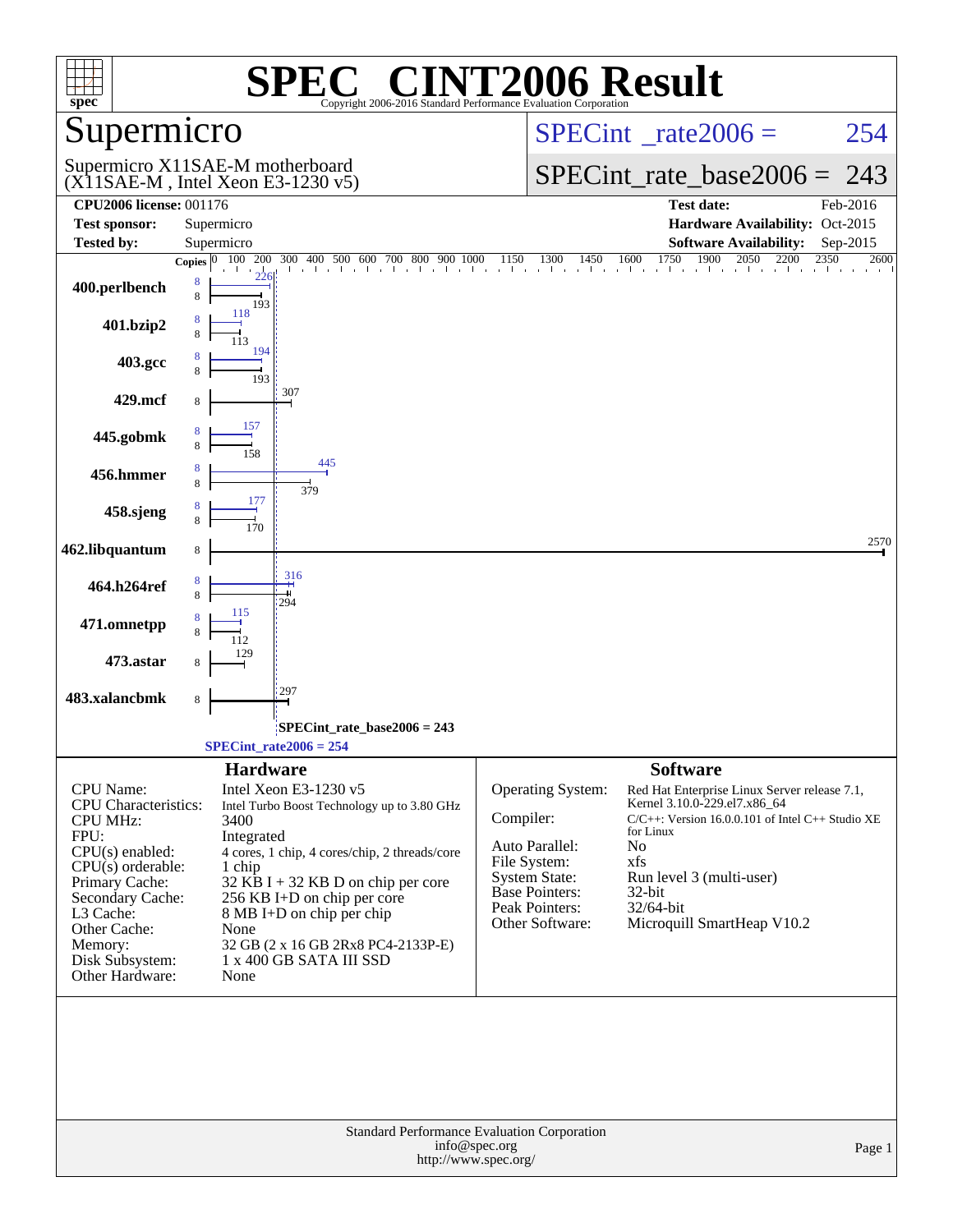

### Supermicro

#### (X11SAE-M , Intel Xeon E3-1230 v5) Supermicro X11SAE-M motherboard

SPECint rate $2006 = 254$ 

### [SPECint\\_rate\\_base2006 =](http://www.spec.org/auto/cpu2006/Docs/result-fields.html#SPECintratebase2006) 243

**[CPU2006 license:](http://www.spec.org/auto/cpu2006/Docs/result-fields.html#CPU2006license)** 001176 **[Test date:](http://www.spec.org/auto/cpu2006/Docs/result-fields.html#Testdate)** Feb-2016 **[Test sponsor:](http://www.spec.org/auto/cpu2006/Docs/result-fields.html#Testsponsor)** Supermicro Supermicro **[Hardware Availability:](http://www.spec.org/auto/cpu2006/Docs/result-fields.html#HardwareAvailability)** Oct-2015 **[Tested by:](http://www.spec.org/auto/cpu2006/Docs/result-fields.html#Testedby)** Supermicro **Supermicro [Software Availability:](http://www.spec.org/auto/cpu2006/Docs/result-fields.html#SoftwareAvailability)** Sep-2015

### **[Results Table](http://www.spec.org/auto/cpu2006/Docs/result-fields.html#ResultsTable)**

|                                                                                                          | <b>Base</b>   |                |       |                |            | <b>Peak</b>    |                  |               |                |              |                |              |                |              |
|----------------------------------------------------------------------------------------------------------|---------------|----------------|-------|----------------|------------|----------------|------------------|---------------|----------------|--------------|----------------|--------------|----------------|--------------|
| <b>Benchmark</b>                                                                                         | <b>Copies</b> | <b>Seconds</b> | Ratio | <b>Seconds</b> | Ratio      | <b>Seconds</b> | Ratio            | <b>Copies</b> | <b>Seconds</b> | <b>Ratio</b> | <b>Seconds</b> | <b>Ratio</b> | <b>Seconds</b> | <b>Ratio</b> |
| 400.perlbench                                                                                            |               | 404            | 193   | 403            | 194        | 404            | 193 <sup>1</sup> | 8             | 346            | 226          | 346            | 226          | 345            | 226          |
| 401.bzip2                                                                                                |               | 684            | 113   | 686            | <u>113</u> | 696            | 111              | 8             | 657            | 118          | 655            | 118          | 663            | 116          |
| $403.\mathrm{gcc}$                                                                                       |               | 333            | 194   | 334            | 193        | 334            | 193 <sup>1</sup> | 8             | 331            | 194          | 330            | 195          | 331            | 194          |
| $429$ .mcf                                                                                               |               | 238            | 306   | 238            | 307        | 238            | <b>307</b>       | 8             | 238            | 306          | 238            | 307          | 238            | 307          |
| $445$ .gobm $k$                                                                                          |               | 531            | 158   | 531            | 158        | 531            | <b>158</b>       | 8             | 534            | 157          | 534            | 157          | 534            | 157          |
| 456.hmmer                                                                                                |               | 196            | 380l  | 197            | 379        | 197            | <u>379</u>       | 8             | 169            | 441          | 168            | 445          | 168            | 445          |
| $458$ .sjeng                                                                                             | 8             | 571            | 170   | 568            | 170I       | 569            | <b>170</b>       | 8             | 546            | 177          | 546            | 177          | 546            | 177          |
| 462.libquantum                                                                                           |               | 64.7           | 2560  | 64.6           | 2570       | 64.6           | 2570             | 8             | 64.7           | 2560         | 64.6           | 2570         | 64.6           | 2570         |
| 464.h264ref                                                                                              |               | 602            | 294   | 579            | 306        | 604            | 293              | 8             | 592            | 299          | 560            | 316          | 557            | 318          |
| 471.omnetpp                                                                                              |               | 446            | 112   | 446            | 112        | 446            | 112 <sup> </sup> | 8             | 436            | 115          | 435            | 115          | 434            | 115          |
| $473$ . astar                                                                                            |               | 434            | 129   | 434            | 129        | 434            | 129              | 8             | 434            | 129          | 434            | 129          | 434            | 129          |
| 483.xalancbmk                                                                                            |               | 186            | 297   | 187            | 295        | 185            | 298 <sub>l</sub> | 8             | 186            | 297          | 187            | 295          | 185            | 298          |
| Results appear in the order in which they were run. Bold underlined text indicates a median measurement. |               |                |       |                |            |                |                  |               |                |              |                |              |                |              |

### **[Submit Notes](http://www.spec.org/auto/cpu2006/Docs/result-fields.html#SubmitNotes)**

 The taskset mechanism was used to bind copies to processors. The config file option 'submit' was used to generate taskset commands to bind each copy to a specific processor. For details, please see the config file.

### **[Operating System Notes](http://www.spec.org/auto/cpu2006/Docs/result-fields.html#OperatingSystemNotes)**

Stack size set to unlimited using "ulimit -s unlimited"

### **[Platform Notes](http://www.spec.org/auto/cpu2006/Docs/result-fields.html#PlatformNotes)**

Standard Performance Evaluation Corporation [info@spec.org](mailto:info@spec.org) As tested, the system used a Supermicro CSE-731i-300B chassis. The chassis is configured with 2 PWS-305-PQ redundant power supply, 1 SNK-P0046A4 heatsink, as well as 1 FAN-0108L4 rear cooling fan. Sysinfo program /usr/cpu2006/config/sysinfo.rev6914 \$Rev: 6914 \$ \$Date:: 2014-06-25 #\$ e3fbb8667b5a285932ceab81e28219e1 running on X10SRA-01 Fri Feb 5 21:47:13 2016 This section contains SUT (System Under Test) info as seen by some common utilities. To remove or add to this section, see: <http://www.spec.org/cpu2006/Docs/config.html#sysinfo> From /proc/cpuinfo model name : Intel(R) Xeon(R) CPU E3-1230 v5 @ 3.40GHz 1 "physical id"s (chips) 8 "processors" cores, siblings (Caution: counting these is hw and system dependent. The following excerpts from /proc/cpuinfo might not be reliable. Use with Continued on next page

<http://www.spec.org/>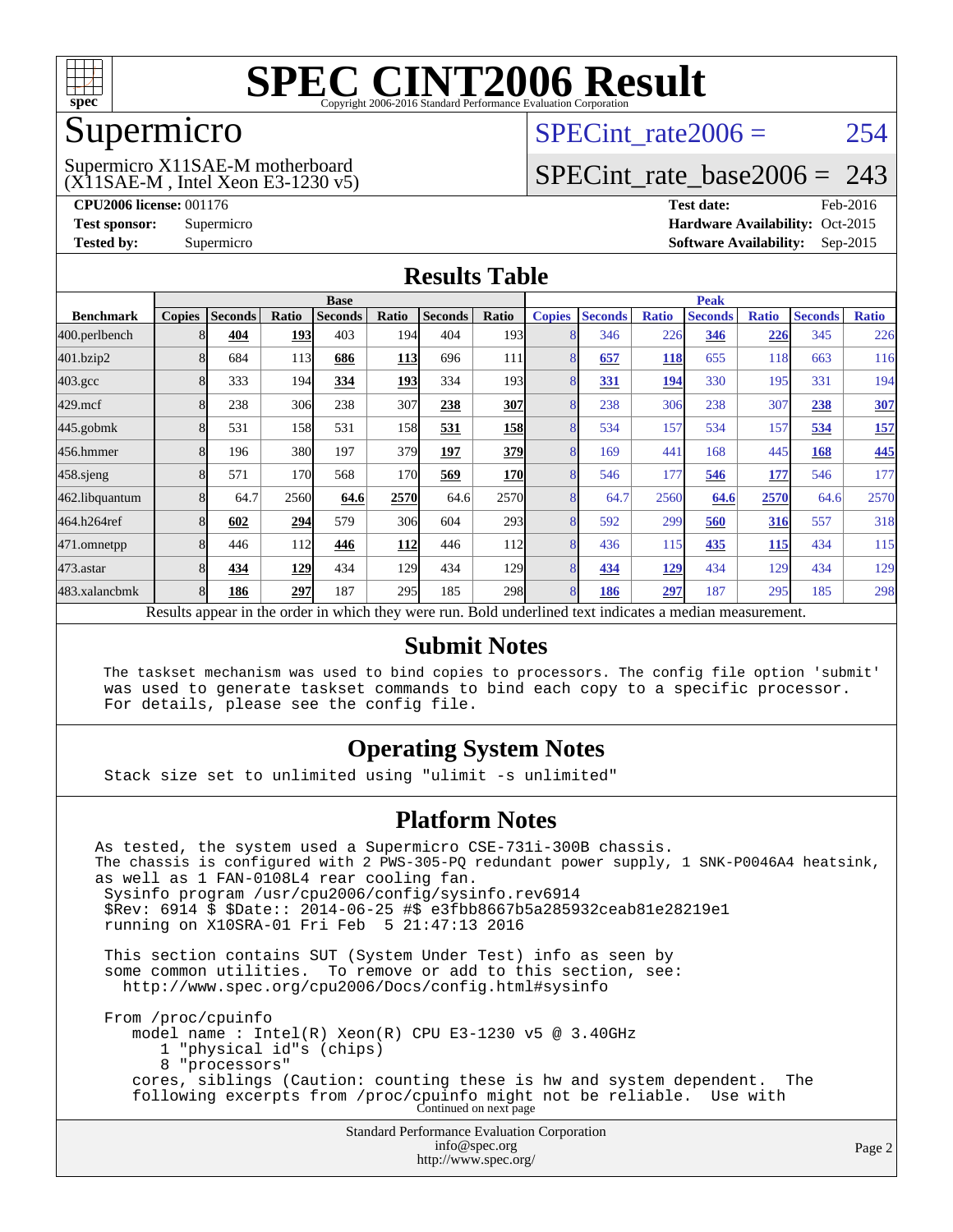

## Supermicro

 $SPECint rate2006 = 254$ 

(X11SAE-M , Intel Xeon E3-1230 v5) Supermicro X11SAE-M motherboard

[SPECint\\_rate\\_base2006 =](http://www.spec.org/auto/cpu2006/Docs/result-fields.html#SPECintratebase2006)  $243$ 

**[CPU2006 license:](http://www.spec.org/auto/cpu2006/Docs/result-fields.html#CPU2006license)** 001176 **[Test date:](http://www.spec.org/auto/cpu2006/Docs/result-fields.html#Testdate)** Feb-2016 **[Test sponsor:](http://www.spec.org/auto/cpu2006/Docs/result-fields.html#Testsponsor)** Supermicro Supermicro **[Hardware Availability:](http://www.spec.org/auto/cpu2006/Docs/result-fields.html#HardwareAvailability)** Oct-2015 **[Tested by:](http://www.spec.org/auto/cpu2006/Docs/result-fields.html#Testedby)** Supermicro **Supermicro [Software Availability:](http://www.spec.org/auto/cpu2006/Docs/result-fields.html#SoftwareAvailability)** Sep-2015

### **[Platform Notes \(Continued\)](http://www.spec.org/auto/cpu2006/Docs/result-fields.html#PlatformNotes)**

 caution.) cpu cores : 4 siblings : 8 physical 0: cores 0 1 2 3 cache size : 8192 KB From /proc/meminfo MemTotal: 32760152 kB HugePages\_Total: 0<br>Hugepagesize: 2048 kB Hugepagesize: From /etc/\*release\* /etc/\*version\* os-release: NAME="Red Hat Enterprise Linux Server" VERSION="7.1 (Maipo)" ID="rhel" ID\_LIKE="fedora" VERSION\_ID="7.1" PRETTY\_NAME="Red Hat Enterprise Linux Server 7.1 (Maipo)" ANSI\_COLOR="0;31" CPE\_NAME="cpe:/o:redhat:enterprise\_linux:7.1:GA:server" redhat-release: Red Hat Enterprise Linux Server release 7.1 (Maipo) system-release: Red Hat Enterprise Linux Server release 7.1 (Maipo) system-release-cpe: cpe:/o:redhat:enterprise\_linux:7.1:ga:server uname -a: Linux X10SRA-01 3.10.0-229.el7.x86\_64 #1 SMP Thu Jan 29 18:37:38 EST 2015 x86\_64 x86\_64 x86\_64 GNU/Linux run-level 3 Feb 5 17:36 SPEC is set to: /usr/cpu2006 Filesystem Type Size Used Avail Use% Mounted on /dev/sda2 xfs 183G 5.3G 178G 3% / Additional information from dmidecode: Warning: Use caution when you interpret this section. The 'dmidecode' program reads system data which is "intended to allow hardware to be accurately determined", but the intent may not be met, as there are frequent changes to hardware, firmware, and the "DMTF SMBIOS" standard. BIOS American Megatrends Inc. 1.0a 12/21/2015 Memory: 2x Not Specified Not Specified 2x Samsung M391A2K43BB1-CPB 16 GB 2 rank 2133 MHz (End of data from sysinfo program)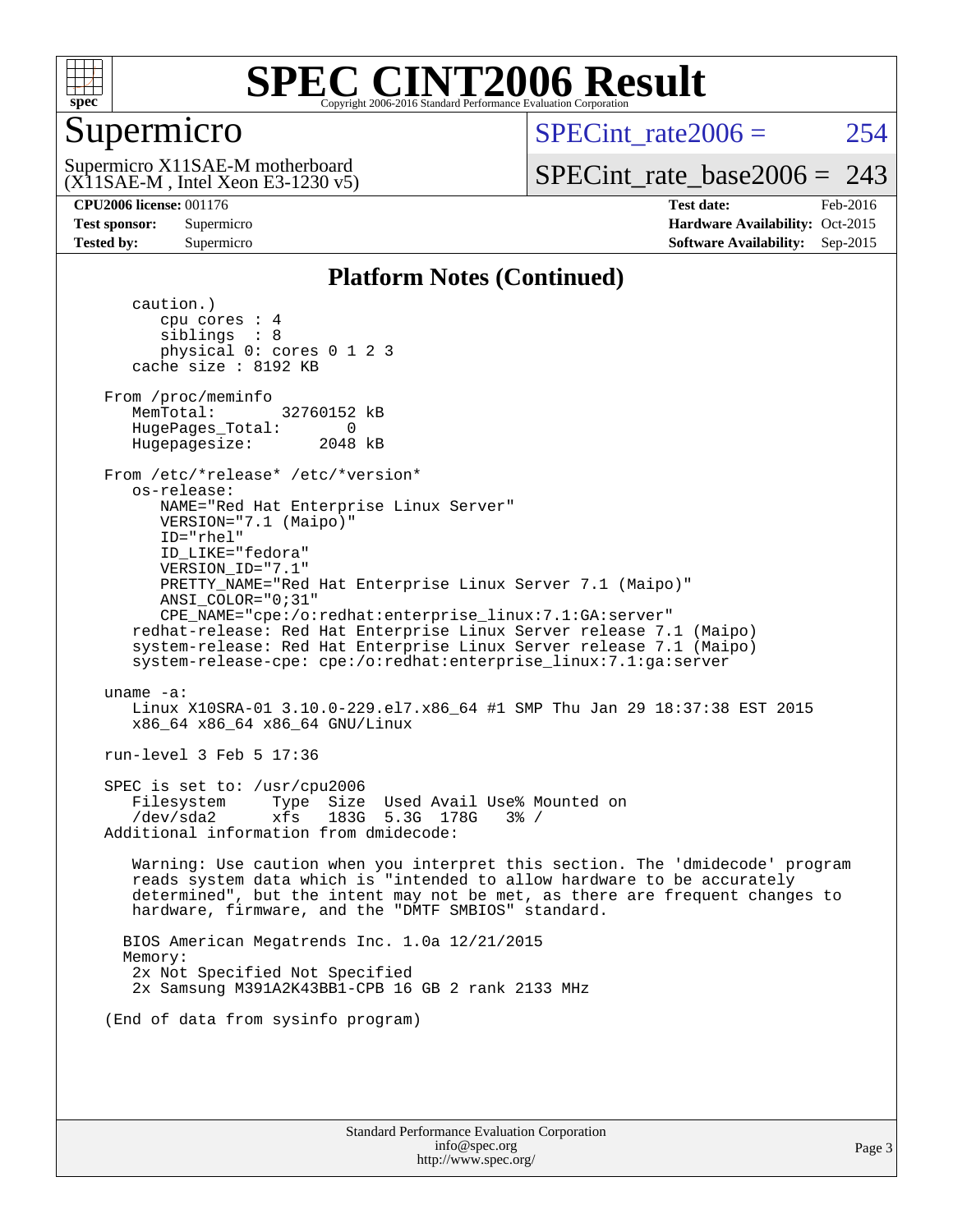

## Supermicro

SPECint rate $2006 = 254$ 

(X11SAE-M , Intel Xeon E3-1230 v5) Supermicro X11SAE-M motherboard

[SPECint\\_rate\\_base2006 =](http://www.spec.org/auto/cpu2006/Docs/result-fields.html#SPECintratebase2006) 243

**[CPU2006 license:](http://www.spec.org/auto/cpu2006/Docs/result-fields.html#CPU2006license)** 001176 **[Test date:](http://www.spec.org/auto/cpu2006/Docs/result-fields.html#Testdate)** Feb-2016 **[Test sponsor:](http://www.spec.org/auto/cpu2006/Docs/result-fields.html#Testsponsor)** Supermicro Supermicro **[Hardware Availability:](http://www.spec.org/auto/cpu2006/Docs/result-fields.html#HardwareAvailability)** Oct-2015 **[Tested by:](http://www.spec.org/auto/cpu2006/Docs/result-fields.html#Testedby)** Supermicro **Supermicro [Software Availability:](http://www.spec.org/auto/cpu2006/Docs/result-fields.html#SoftwareAvailability)** Sep-2015

### **[General Notes](http://www.spec.org/auto/cpu2006/Docs/result-fields.html#GeneralNotes)**

Environment variables set by runspec before the start of the run: LD LIBRARY PATH = "/usr/cpu2006/libs/32:/usr/cpu2006/libs/64:/usr/cpu2006/sh"

 Binaries compiled on a system with 1x Intel Core i5-4670K CPU + 32GB memory using RedHat EL 7.1 Transparent Huge Pages enabled with: echo always > /sys/kernel/mm/transparent\_hugepage/enabled

### **[Base Compiler Invocation](http://www.spec.org/auto/cpu2006/Docs/result-fields.html#BaseCompilerInvocation)**

[C benchmarks](http://www.spec.org/auto/cpu2006/Docs/result-fields.html#Cbenchmarks):

[icc -m32 -L/opt/intel/compilers\\_and\\_libraries\\_2016/linux/compiler/lib/ia32\\_lin](http://www.spec.org/cpu2006/results/res2016q1/cpu2006-20160307-39289.flags.html#user_CCbase_intel_icc_e10256ba5924b668798078a321b0cb3f)

#### [C++ benchmarks:](http://www.spec.org/auto/cpu2006/Docs/result-fields.html#CXXbenchmarks)

[icpc -m32 -L/opt/intel/compilers\\_and\\_libraries\\_2016/linux/compiler/lib/ia32\\_lin](http://www.spec.org/cpu2006/results/res2016q1/cpu2006-20160307-39289.flags.html#user_CXXbase_intel_icpc_b4f50a394bdb4597aa5879c16bc3f5c5)

## **[Base Portability Flags](http://www.spec.org/auto/cpu2006/Docs/result-fields.html#BasePortabilityFlags)**

 400.perlbench: [-D\\_FILE\\_OFFSET\\_BITS=64](http://www.spec.org/cpu2006/results/res2016q1/cpu2006-20160307-39289.flags.html#user_basePORTABILITY400_perlbench_file_offset_bits_64_438cf9856305ebd76870a2c6dc2689ab) [-DSPEC\\_CPU\\_LINUX\\_IA32](http://www.spec.org/cpu2006/results/res2016q1/cpu2006-20160307-39289.flags.html#b400.perlbench_baseCPORTABILITY_DSPEC_CPU_LINUX_IA32)  $401.bzip2: -D$ FILE\_OFFSET\_BITS=64 403.gcc: [-D\\_FILE\\_OFFSET\\_BITS=64](http://www.spec.org/cpu2006/results/res2016q1/cpu2006-20160307-39289.flags.html#user_basePORTABILITY403_gcc_file_offset_bits_64_438cf9856305ebd76870a2c6dc2689ab) 429.mcf: [-D\\_FILE\\_OFFSET\\_BITS=64](http://www.spec.org/cpu2006/results/res2016q1/cpu2006-20160307-39289.flags.html#user_basePORTABILITY429_mcf_file_offset_bits_64_438cf9856305ebd76870a2c6dc2689ab) 445.gobmk: [-D\\_FILE\\_OFFSET\\_BITS=64](http://www.spec.org/cpu2006/results/res2016q1/cpu2006-20160307-39289.flags.html#user_basePORTABILITY445_gobmk_file_offset_bits_64_438cf9856305ebd76870a2c6dc2689ab) 456.hmmer: [-D\\_FILE\\_OFFSET\\_BITS=64](http://www.spec.org/cpu2006/results/res2016q1/cpu2006-20160307-39289.flags.html#user_basePORTABILITY456_hmmer_file_offset_bits_64_438cf9856305ebd76870a2c6dc2689ab) 458.sjeng: [-D\\_FILE\\_OFFSET\\_BITS=64](http://www.spec.org/cpu2006/results/res2016q1/cpu2006-20160307-39289.flags.html#user_basePORTABILITY458_sjeng_file_offset_bits_64_438cf9856305ebd76870a2c6dc2689ab) 462.libquantum: [-D\\_FILE\\_OFFSET\\_BITS=64](http://www.spec.org/cpu2006/results/res2016q1/cpu2006-20160307-39289.flags.html#user_basePORTABILITY462_libquantum_file_offset_bits_64_438cf9856305ebd76870a2c6dc2689ab) [-DSPEC\\_CPU\\_LINUX](http://www.spec.org/cpu2006/results/res2016q1/cpu2006-20160307-39289.flags.html#b462.libquantum_baseCPORTABILITY_DSPEC_CPU_LINUX) 464.h264ref: [-D\\_FILE\\_OFFSET\\_BITS=64](http://www.spec.org/cpu2006/results/res2016q1/cpu2006-20160307-39289.flags.html#user_basePORTABILITY464_h264ref_file_offset_bits_64_438cf9856305ebd76870a2c6dc2689ab) 471.omnetpp: [-D\\_FILE\\_OFFSET\\_BITS=64](http://www.spec.org/cpu2006/results/res2016q1/cpu2006-20160307-39289.flags.html#user_basePORTABILITY471_omnetpp_file_offset_bits_64_438cf9856305ebd76870a2c6dc2689ab) 473.astar: [-D\\_FILE\\_OFFSET\\_BITS=64](http://www.spec.org/cpu2006/results/res2016q1/cpu2006-20160307-39289.flags.html#user_basePORTABILITY473_astar_file_offset_bits_64_438cf9856305ebd76870a2c6dc2689ab) 483.xalancbmk: [-D\\_FILE\\_OFFSET\\_BITS=64](http://www.spec.org/cpu2006/results/res2016q1/cpu2006-20160307-39289.flags.html#user_basePORTABILITY483_xalancbmk_file_offset_bits_64_438cf9856305ebd76870a2c6dc2689ab) [-DSPEC\\_CPU\\_LINUX](http://www.spec.org/cpu2006/results/res2016q1/cpu2006-20160307-39289.flags.html#b483.xalancbmk_baseCXXPORTABILITY_DSPEC_CPU_LINUX)

### **[Base Optimization Flags](http://www.spec.org/auto/cpu2006/Docs/result-fields.html#BaseOptimizationFlags)**

#### [C benchmarks](http://www.spec.org/auto/cpu2006/Docs/result-fields.html#Cbenchmarks):

[-xCORE-AVX2](http://www.spec.org/cpu2006/results/res2016q1/cpu2006-20160307-39289.flags.html#user_CCbase_f-xAVX2_5f5fc0cbe2c9f62c816d3e45806c70d7) [-ipo](http://www.spec.org/cpu2006/results/res2016q1/cpu2006-20160307-39289.flags.html#user_CCbase_f-ipo) [-O3](http://www.spec.org/cpu2006/results/res2016q1/cpu2006-20160307-39289.flags.html#user_CCbase_f-O3) [-no-prec-div](http://www.spec.org/cpu2006/results/res2016q1/cpu2006-20160307-39289.flags.html#user_CCbase_f-no-prec-div) [-opt-prefetch](http://www.spec.org/cpu2006/results/res2016q1/cpu2006-20160307-39289.flags.html#user_CCbase_f-opt-prefetch) [-opt-mem-layout-trans=3](http://www.spec.org/cpu2006/results/res2016q1/cpu2006-20160307-39289.flags.html#user_CCbase_f-opt-mem-layout-trans_a7b82ad4bd7abf52556d4961a2ae94d5)

#### [C++ benchmarks:](http://www.spec.org/auto/cpu2006/Docs/result-fields.html#CXXbenchmarks)

[-xCORE-AVX2](http://www.spec.org/cpu2006/results/res2016q1/cpu2006-20160307-39289.flags.html#user_CXXbase_f-xAVX2_5f5fc0cbe2c9f62c816d3e45806c70d7) [-ipo](http://www.spec.org/cpu2006/results/res2016q1/cpu2006-20160307-39289.flags.html#user_CXXbase_f-ipo) [-O3](http://www.spec.org/cpu2006/results/res2016q1/cpu2006-20160307-39289.flags.html#user_CXXbase_f-O3) [-no-prec-div](http://www.spec.org/cpu2006/results/res2016q1/cpu2006-20160307-39289.flags.html#user_CXXbase_f-no-prec-div) [-opt-prefetch](http://www.spec.org/cpu2006/results/res2016q1/cpu2006-20160307-39289.flags.html#user_CXXbase_f-opt-prefetch) [-opt-mem-layout-trans=3](http://www.spec.org/cpu2006/results/res2016q1/cpu2006-20160307-39289.flags.html#user_CXXbase_f-opt-mem-layout-trans_a7b82ad4bd7abf52556d4961a2ae94d5) [-Wl,-z,muldefs](http://www.spec.org/cpu2006/results/res2016q1/cpu2006-20160307-39289.flags.html#user_CXXbase_link_force_multiple1_74079c344b956b9658436fd1b6dd3a8a) [-L/sh -lsmartheap](http://www.spec.org/cpu2006/results/res2016q1/cpu2006-20160307-39289.flags.html#user_CXXbase_SmartHeap_32f6c82aa1ed9c52345d30cf6e4a0499)

> Standard Performance Evaluation Corporation [info@spec.org](mailto:info@spec.org) <http://www.spec.org/>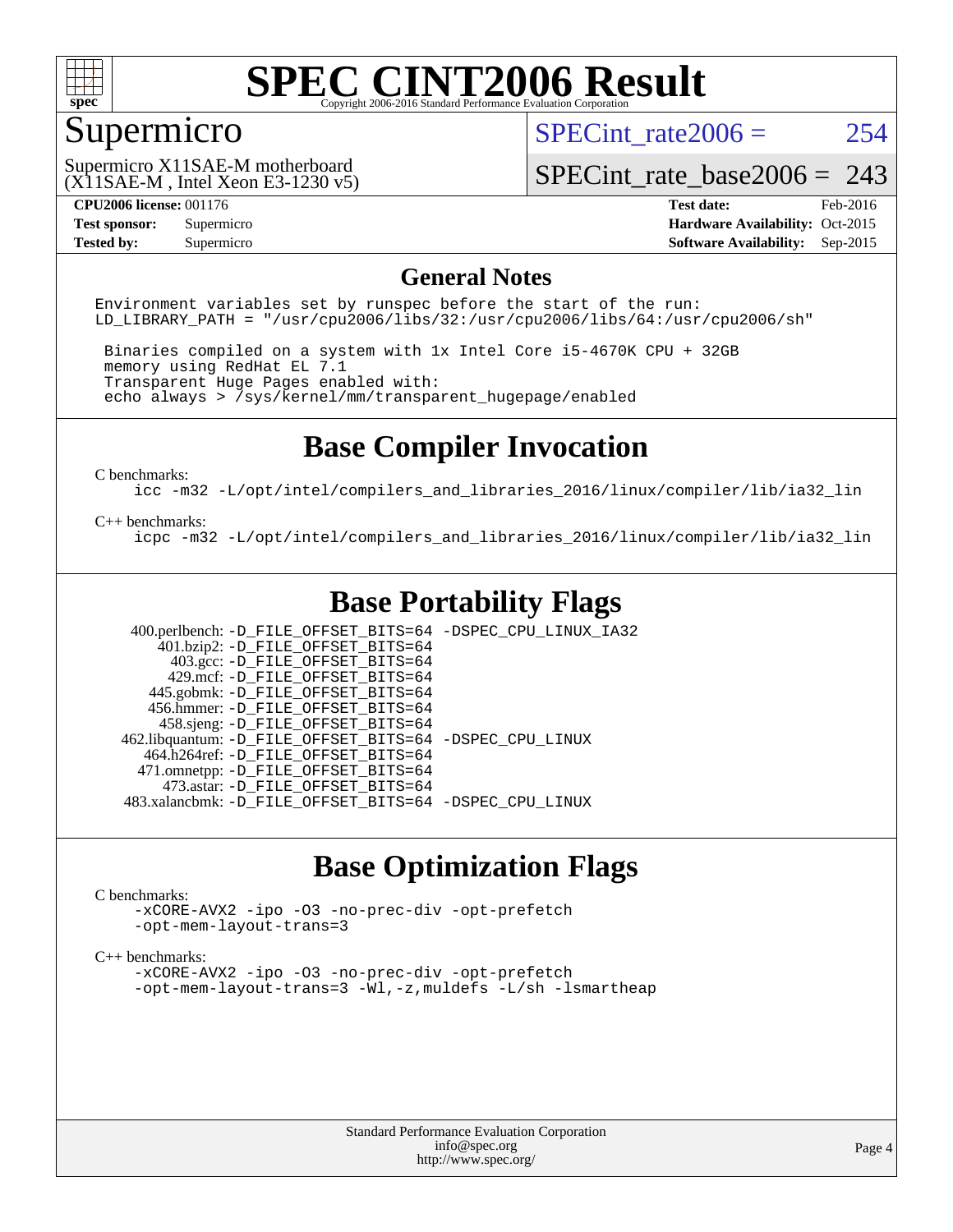

### Supermicro

SPECint rate $2006 = 254$ 

(X11SAE-M , Intel Xeon E3-1230 v5) Supermicro X11SAE-M motherboard

[SPECint\\_rate\\_base2006 =](http://www.spec.org/auto/cpu2006/Docs/result-fields.html#SPECintratebase2006)  $243$ 

**[CPU2006 license:](http://www.spec.org/auto/cpu2006/Docs/result-fields.html#CPU2006license)** 001176 **[Test date:](http://www.spec.org/auto/cpu2006/Docs/result-fields.html#Testdate)** Feb-2016 **[Test sponsor:](http://www.spec.org/auto/cpu2006/Docs/result-fields.html#Testsponsor)** Supermicro Supermicro **[Hardware Availability:](http://www.spec.org/auto/cpu2006/Docs/result-fields.html#HardwareAvailability)** Oct-2015 **[Tested by:](http://www.spec.org/auto/cpu2006/Docs/result-fields.html#Testedby)** Supermicro **Supermicro [Software Availability:](http://www.spec.org/auto/cpu2006/Docs/result-fields.html#SoftwareAvailability)** Sep-2015

### **[Base Other Flags](http://www.spec.org/auto/cpu2006/Docs/result-fields.html#BaseOtherFlags)**

[C benchmarks](http://www.spec.org/auto/cpu2006/Docs/result-fields.html#Cbenchmarks):

403.gcc: [-Dalloca=\\_alloca](http://www.spec.org/cpu2006/results/res2016q1/cpu2006-20160307-39289.flags.html#b403.gcc_baseEXTRA_CFLAGS_Dalloca_be3056838c12de2578596ca5467af7f3)

### **[Peak Compiler Invocation](http://www.spec.org/auto/cpu2006/Docs/result-fields.html#PeakCompilerInvocation)**

[C benchmarks \(except as noted below\)](http://www.spec.org/auto/cpu2006/Docs/result-fields.html#Cbenchmarksexceptasnotedbelow):

[icc -m32 -L/opt/intel/compilers\\_and\\_libraries\\_2016/linux/compiler/lib/ia32\\_lin](http://www.spec.org/cpu2006/results/res2016q1/cpu2006-20160307-39289.flags.html#user_CCpeak_intel_icc_e10256ba5924b668798078a321b0cb3f)

400.perlbench: [icc -m64](http://www.spec.org/cpu2006/results/res2016q1/cpu2006-20160307-39289.flags.html#user_peakCCLD400_perlbench_intel_icc_64bit_bda6cc9af1fdbb0edc3795bac97ada53)

401.bzip2: [icc -m64](http://www.spec.org/cpu2006/results/res2016q1/cpu2006-20160307-39289.flags.html#user_peakCCLD401_bzip2_intel_icc_64bit_bda6cc9af1fdbb0edc3795bac97ada53)

456.hmmer: [icc -m64](http://www.spec.org/cpu2006/results/res2016q1/cpu2006-20160307-39289.flags.html#user_peakCCLD456_hmmer_intel_icc_64bit_bda6cc9af1fdbb0edc3795bac97ada53)

458.sjeng: [icc -m64](http://www.spec.org/cpu2006/results/res2016q1/cpu2006-20160307-39289.flags.html#user_peakCCLD458_sjeng_intel_icc_64bit_bda6cc9af1fdbb0edc3795bac97ada53)

[C++ benchmarks:](http://www.spec.org/auto/cpu2006/Docs/result-fields.html#CXXbenchmarks)

[icpc -m32 -L/opt/intel/compilers\\_and\\_libraries\\_2016/linux/compiler/lib/ia32\\_lin](http://www.spec.org/cpu2006/results/res2016q1/cpu2006-20160307-39289.flags.html#user_CXXpeak_intel_icpc_b4f50a394bdb4597aa5879c16bc3f5c5)

### **[Peak Portability Flags](http://www.spec.org/auto/cpu2006/Docs/result-fields.html#PeakPortabilityFlags)**

 400.perlbench: [-D\\_FILE\\_OFFSET\\_BITS=64](http://www.spec.org/cpu2006/results/res2016q1/cpu2006-20160307-39289.flags.html#user_peakPORTABILITY400_perlbench_file_offset_bits_64_438cf9856305ebd76870a2c6dc2689ab) [-DSPEC\\_CPU\\_LP64](http://www.spec.org/cpu2006/results/res2016q1/cpu2006-20160307-39289.flags.html#b400.perlbench_peakCPORTABILITY_DSPEC_CPU_LP64) [-DSPEC\\_CPU\\_LINUX\\_X64](http://www.spec.org/cpu2006/results/res2016q1/cpu2006-20160307-39289.flags.html#b400.perlbench_peakCPORTABILITY_DSPEC_CPU_LINUX_X64) 401.bzip2: [-D\\_FILE\\_OFFSET\\_BITS=64](http://www.spec.org/cpu2006/results/res2016q1/cpu2006-20160307-39289.flags.html#user_peakPORTABILITY401_bzip2_file_offset_bits_64_438cf9856305ebd76870a2c6dc2689ab) [-DSPEC\\_CPU\\_LP64](http://www.spec.org/cpu2006/results/res2016q1/cpu2006-20160307-39289.flags.html#suite_peakCPORTABILITY401_bzip2_DSPEC_CPU_LP64) 403.gcc: [-D\\_FILE\\_OFFSET\\_BITS=64](http://www.spec.org/cpu2006/results/res2016q1/cpu2006-20160307-39289.flags.html#user_peakPORTABILITY403_gcc_file_offset_bits_64_438cf9856305ebd76870a2c6dc2689ab) 429.mcf: [-D\\_FILE\\_OFFSET\\_BITS=64](http://www.spec.org/cpu2006/results/res2016q1/cpu2006-20160307-39289.flags.html#user_peakPORTABILITY429_mcf_file_offset_bits_64_438cf9856305ebd76870a2c6dc2689ab) 445.gobmk: [-D\\_FILE\\_OFFSET\\_BITS=64](http://www.spec.org/cpu2006/results/res2016q1/cpu2006-20160307-39289.flags.html#user_peakPORTABILITY445_gobmk_file_offset_bits_64_438cf9856305ebd76870a2c6dc2689ab) 456.hmmer: [-D\\_FILE\\_OFFSET\\_BITS=64](http://www.spec.org/cpu2006/results/res2016q1/cpu2006-20160307-39289.flags.html#user_peakPORTABILITY456_hmmer_file_offset_bits_64_438cf9856305ebd76870a2c6dc2689ab) [-DSPEC\\_CPU\\_LP64](http://www.spec.org/cpu2006/results/res2016q1/cpu2006-20160307-39289.flags.html#suite_peakCPORTABILITY456_hmmer_DSPEC_CPU_LP64) 458.sjeng: [-D\\_FILE\\_OFFSET\\_BITS=64](http://www.spec.org/cpu2006/results/res2016q1/cpu2006-20160307-39289.flags.html#user_peakPORTABILITY458_sjeng_file_offset_bits_64_438cf9856305ebd76870a2c6dc2689ab) [-DSPEC\\_CPU\\_LP64](http://www.spec.org/cpu2006/results/res2016q1/cpu2006-20160307-39289.flags.html#suite_peakCPORTABILITY458_sjeng_DSPEC_CPU_LP64) 462.libquantum: [-D\\_FILE\\_OFFSET\\_BITS=64](http://www.spec.org/cpu2006/results/res2016q1/cpu2006-20160307-39289.flags.html#user_peakPORTABILITY462_libquantum_file_offset_bits_64_438cf9856305ebd76870a2c6dc2689ab) [-DSPEC\\_CPU\\_LINUX](http://www.spec.org/cpu2006/results/res2016q1/cpu2006-20160307-39289.flags.html#b462.libquantum_peakCPORTABILITY_DSPEC_CPU_LINUX) 464.h264ref: [-D\\_FILE\\_OFFSET\\_BITS=64](http://www.spec.org/cpu2006/results/res2016q1/cpu2006-20160307-39289.flags.html#user_peakPORTABILITY464_h264ref_file_offset_bits_64_438cf9856305ebd76870a2c6dc2689ab) 471.omnetpp: [-D\\_FILE\\_OFFSET\\_BITS=64](http://www.spec.org/cpu2006/results/res2016q1/cpu2006-20160307-39289.flags.html#user_peakPORTABILITY471_omnetpp_file_offset_bits_64_438cf9856305ebd76870a2c6dc2689ab) 473.astar: [-D\\_FILE\\_OFFSET\\_BITS=64](http://www.spec.org/cpu2006/results/res2016q1/cpu2006-20160307-39289.flags.html#user_peakPORTABILITY473_astar_file_offset_bits_64_438cf9856305ebd76870a2c6dc2689ab) 483.xalancbmk: [-D\\_FILE\\_OFFSET\\_BITS=64](http://www.spec.org/cpu2006/results/res2016q1/cpu2006-20160307-39289.flags.html#user_peakPORTABILITY483_xalancbmk_file_offset_bits_64_438cf9856305ebd76870a2c6dc2689ab) [-DSPEC\\_CPU\\_LINUX](http://www.spec.org/cpu2006/results/res2016q1/cpu2006-20160307-39289.flags.html#b483.xalancbmk_peakCXXPORTABILITY_DSPEC_CPU_LINUX)

## **[Peak Optimization Flags](http://www.spec.org/auto/cpu2006/Docs/result-fields.html#PeakOptimizationFlags)**

[C benchmarks](http://www.spec.org/auto/cpu2006/Docs/result-fields.html#Cbenchmarks):

 400.perlbench: [-xCORE-AVX2](http://www.spec.org/cpu2006/results/res2016q1/cpu2006-20160307-39289.flags.html#user_peakPASS2_CFLAGSPASS2_LDCFLAGS400_perlbench_f-xAVX2_5f5fc0cbe2c9f62c816d3e45806c70d7)(pass 2) [-prof-gen:threadsafe](http://www.spec.org/cpu2006/results/res2016q1/cpu2006-20160307-39289.flags.html#user_peakPASS1_CFLAGSPASS1_LDCFLAGS400_perlbench_prof_gen_21a26eb79f378b550acd7bec9fe4467a)(pass 1) [-ipo](http://www.spec.org/cpu2006/results/res2016q1/cpu2006-20160307-39289.flags.html#user_peakPASS2_CFLAGSPASS2_LDCFLAGS400_perlbench_f-ipo)(pass 2) [-O3](http://www.spec.org/cpu2006/results/res2016q1/cpu2006-20160307-39289.flags.html#user_peakPASS2_CFLAGSPASS2_LDCFLAGS400_perlbench_f-O3)(pass 2) [-no-prec-div](http://www.spec.org/cpu2006/results/res2016q1/cpu2006-20160307-39289.flags.html#user_peakPASS2_CFLAGSPASS2_LDCFLAGS400_perlbench_f-no-prec-div)(pass 2) [-par-num-threads=1](http://www.spec.org/cpu2006/results/res2016q1/cpu2006-20160307-39289.flags.html#user_peakPASS1_CFLAGSPASS1_LDCFLAGS400_perlbench_par_num_threads_786a6ff141b4e9e90432e998842df6c2)(pass 1) [-prof-use](http://www.spec.org/cpu2006/results/res2016q1/cpu2006-20160307-39289.flags.html#user_peakPASS2_CFLAGSPASS2_LDCFLAGS400_perlbench_prof_use_bccf7792157ff70d64e32fe3e1250b55)(pass 2) [-auto-ilp32](http://www.spec.org/cpu2006/results/res2016q1/cpu2006-20160307-39289.flags.html#user_peakCOPTIMIZE400_perlbench_f-auto-ilp32)

Continued on next page

Standard Performance Evaluation Corporation [info@spec.org](mailto:info@spec.org) <http://www.spec.org/>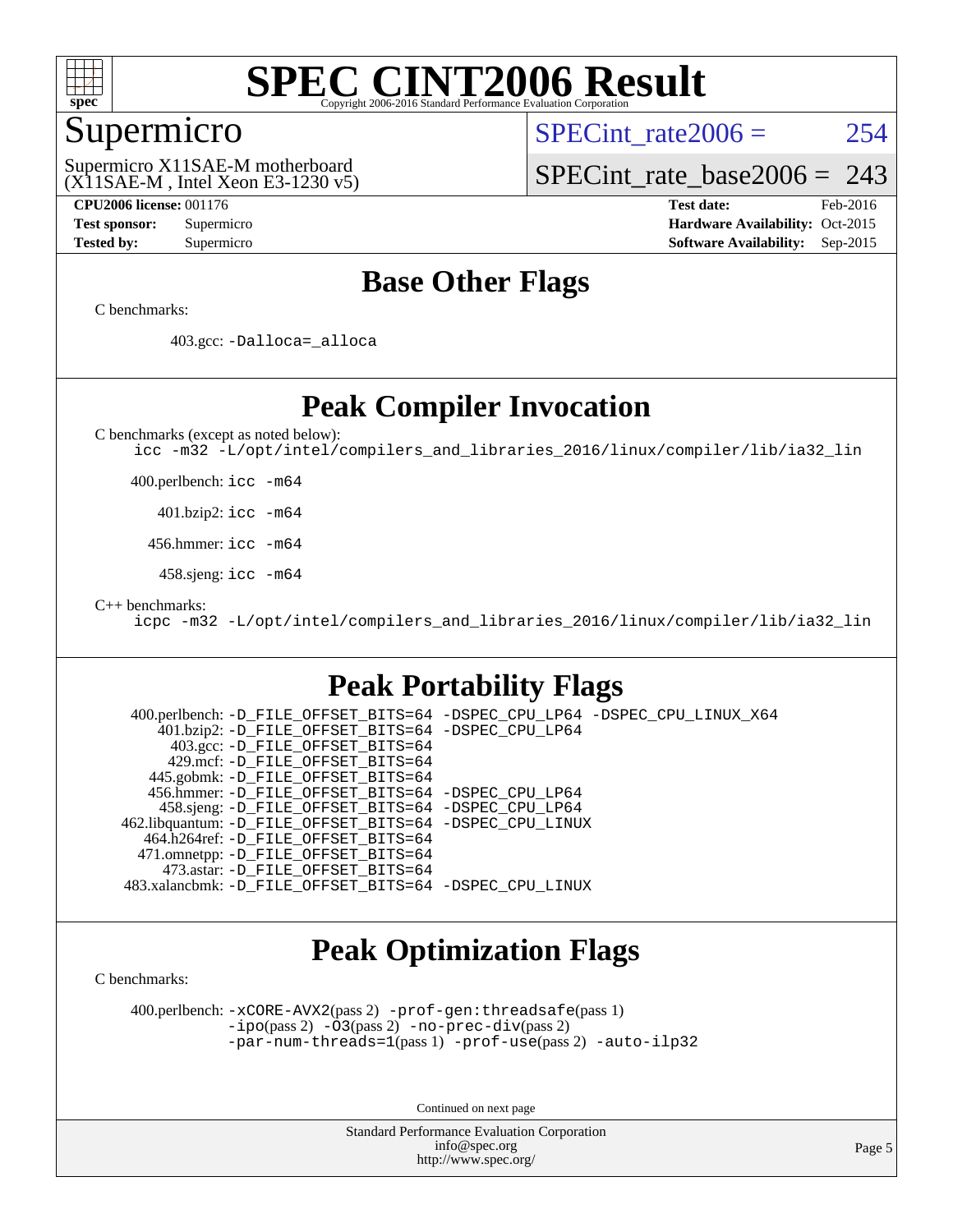

## Supermicro

SPECint rate $2006 = 254$ 

(X11SAE-M , Intel Xeon E3-1230 v5) Supermicro X11SAE-M motherboard

SPECint rate base2006 =  $243$ 

| <b>Test sponsor:</b> | Supermicro |
|----------------------|------------|
| <b>Tested by:</b>    | Supermicro |

**[CPU2006 license:](http://www.spec.org/auto/cpu2006/Docs/result-fields.html#CPU2006license)** 001176 **[Test date:](http://www.spec.org/auto/cpu2006/Docs/result-fields.html#Testdate)** Feb-2016 **[Hardware Availability:](http://www.spec.org/auto/cpu2006/Docs/result-fields.html#HardwareAvailability)** Oct-2015 **[Software Availability:](http://www.spec.org/auto/cpu2006/Docs/result-fields.html#SoftwareAvailability)** Sep-2015

## **[Peak Optimization Flags \(Continued\)](http://www.spec.org/auto/cpu2006/Docs/result-fields.html#PeakOptimizationFlags)**

 401.bzip2: [-xCORE-AVX2](http://www.spec.org/cpu2006/results/res2016q1/cpu2006-20160307-39289.flags.html#user_peakPASS2_CFLAGSPASS2_LDCFLAGS401_bzip2_f-xAVX2_5f5fc0cbe2c9f62c816d3e45806c70d7)(pass 2) [-prof-gen:threadsafe](http://www.spec.org/cpu2006/results/res2016q1/cpu2006-20160307-39289.flags.html#user_peakPASS1_CFLAGSPASS1_LDCFLAGS401_bzip2_prof_gen_21a26eb79f378b550acd7bec9fe4467a)(pass 1)  $-i\text{po}(pass 2) -\text{O3}(pass 2)$  [-no-prec-div](http://www.spec.org/cpu2006/results/res2016q1/cpu2006-20160307-39289.flags.html#user_peakPASS2_CFLAGSPASS2_LDCFLAGS401_bzip2_f-no-prec-div)(pass 2) [-par-num-threads=1](http://www.spec.org/cpu2006/results/res2016q1/cpu2006-20160307-39289.flags.html#user_peakPASS1_CFLAGSPASS1_LDCFLAGS401_bzip2_par_num_threads_786a6ff141b4e9e90432e998842df6c2)(pass 1) [-prof-use](http://www.spec.org/cpu2006/results/res2016q1/cpu2006-20160307-39289.flags.html#user_peakPASS2_CFLAGSPASS2_LDCFLAGS401_bzip2_prof_use_bccf7792157ff70d64e32fe3e1250b55)(pass 2) [-opt-prefetch](http://www.spec.org/cpu2006/results/res2016q1/cpu2006-20160307-39289.flags.html#user_peakCOPTIMIZE401_bzip2_f-opt-prefetch) [-auto-ilp32](http://www.spec.org/cpu2006/results/res2016q1/cpu2006-20160307-39289.flags.html#user_peakCOPTIMIZE401_bzip2_f-auto-ilp32) [-ansi-alias](http://www.spec.org/cpu2006/results/res2016q1/cpu2006-20160307-39289.flags.html#user_peakCOPTIMIZE401_bzip2_f-ansi-alias) 403.gcc: [-xCORE-AVX2](http://www.spec.org/cpu2006/results/res2016q1/cpu2006-20160307-39289.flags.html#user_peakCOPTIMIZE403_gcc_f-xAVX2_5f5fc0cbe2c9f62c816d3e45806c70d7) [-ipo](http://www.spec.org/cpu2006/results/res2016q1/cpu2006-20160307-39289.flags.html#user_peakCOPTIMIZE403_gcc_f-ipo) [-O3](http://www.spec.org/cpu2006/results/res2016q1/cpu2006-20160307-39289.flags.html#user_peakCOPTIMIZE403_gcc_f-O3) [-no-prec-div](http://www.spec.org/cpu2006/results/res2016q1/cpu2006-20160307-39289.flags.html#user_peakCOPTIMIZE403_gcc_f-no-prec-div)  $429$ .mcf: basepeak = yes 445.gobmk: [-xCORE-AVX2](http://www.spec.org/cpu2006/results/res2016q1/cpu2006-20160307-39289.flags.html#user_peakPASS2_CFLAGSPASS2_LDCFLAGS445_gobmk_f-xAVX2_5f5fc0cbe2c9f62c816d3e45806c70d7)(pass 2) [-prof-gen:threadsafe](http://www.spec.org/cpu2006/results/res2016q1/cpu2006-20160307-39289.flags.html#user_peakPASS1_CFLAGSPASS1_LDCFLAGS445_gobmk_prof_gen_21a26eb79f378b550acd7bec9fe4467a)(pass 1) [-prof-use](http://www.spec.org/cpu2006/results/res2016q1/cpu2006-20160307-39289.flags.html#user_peakPASS2_CFLAGSPASS2_LDCFLAGS445_gobmk_prof_use_bccf7792157ff70d64e32fe3e1250b55)(pass 2) [-par-num-threads=1](http://www.spec.org/cpu2006/results/res2016q1/cpu2006-20160307-39289.flags.html#user_peakPASS1_CFLAGSPASS1_LDCFLAGS445_gobmk_par_num_threads_786a6ff141b4e9e90432e998842df6c2)(pass 1) [-ansi-alias](http://www.spec.org/cpu2006/results/res2016q1/cpu2006-20160307-39289.flags.html#user_peakCOPTIMIZE445_gobmk_f-ansi-alias) [-opt-mem-layout-trans=3](http://www.spec.org/cpu2006/results/res2016q1/cpu2006-20160307-39289.flags.html#user_peakCOPTIMIZE445_gobmk_f-opt-mem-layout-trans_a7b82ad4bd7abf52556d4961a2ae94d5) 456.hmmer: [-xCORE-AVX2](http://www.spec.org/cpu2006/results/res2016q1/cpu2006-20160307-39289.flags.html#user_peakCOPTIMIZE456_hmmer_f-xAVX2_5f5fc0cbe2c9f62c816d3e45806c70d7) [-ipo](http://www.spec.org/cpu2006/results/res2016q1/cpu2006-20160307-39289.flags.html#user_peakCOPTIMIZE456_hmmer_f-ipo) [-O3](http://www.spec.org/cpu2006/results/res2016q1/cpu2006-20160307-39289.flags.html#user_peakCOPTIMIZE456_hmmer_f-O3) [-no-prec-div](http://www.spec.org/cpu2006/results/res2016q1/cpu2006-20160307-39289.flags.html#user_peakCOPTIMIZE456_hmmer_f-no-prec-div) [-unroll2](http://www.spec.org/cpu2006/results/res2016q1/cpu2006-20160307-39289.flags.html#user_peakCOPTIMIZE456_hmmer_f-unroll_784dae83bebfb236979b41d2422d7ec2) [-auto-ilp32](http://www.spec.org/cpu2006/results/res2016q1/cpu2006-20160307-39289.flags.html#user_peakCOPTIMIZE456_hmmer_f-auto-ilp32) 458.sjeng: [-xCORE-AVX2](http://www.spec.org/cpu2006/results/res2016q1/cpu2006-20160307-39289.flags.html#user_peakPASS2_CFLAGSPASS2_LDCFLAGS458_sjeng_f-xAVX2_5f5fc0cbe2c9f62c816d3e45806c70d7)(pass 2) [-prof-gen:threadsafe](http://www.spec.org/cpu2006/results/res2016q1/cpu2006-20160307-39289.flags.html#user_peakPASS1_CFLAGSPASS1_LDCFLAGS458_sjeng_prof_gen_21a26eb79f378b550acd7bec9fe4467a)(pass 1)  $-i\text{po}(pass 2) -\overline{O}3(pass 2)$  [-no-prec-div](http://www.spec.org/cpu2006/results/res2016q1/cpu2006-20160307-39289.flags.html#user_peakPASS2_CFLAGSPASS2_LDCFLAGS458_sjeng_f-no-prec-div)(pass 2) [-par-num-threads=1](http://www.spec.org/cpu2006/results/res2016q1/cpu2006-20160307-39289.flags.html#user_peakPASS1_CFLAGSPASS1_LDCFLAGS458_sjeng_par_num_threads_786a6ff141b4e9e90432e998842df6c2)(pass 1) [-prof-use](http://www.spec.org/cpu2006/results/res2016q1/cpu2006-20160307-39289.flags.html#user_peakPASS2_CFLAGSPASS2_LDCFLAGS458_sjeng_prof_use_bccf7792157ff70d64e32fe3e1250b55)(pass 2) [-unroll4](http://www.spec.org/cpu2006/results/res2016q1/cpu2006-20160307-39289.flags.html#user_peakCOPTIMIZE458_sjeng_f-unroll_4e5e4ed65b7fd20bdcd365bec371b81f) [-auto-ilp32](http://www.spec.org/cpu2006/results/res2016q1/cpu2006-20160307-39289.flags.html#user_peakCOPTIMIZE458_sjeng_f-auto-ilp32) 462.libquantum: basepeak = yes 464.h264ref: [-xCORE-AVX2](http://www.spec.org/cpu2006/results/res2016q1/cpu2006-20160307-39289.flags.html#user_peakPASS2_CFLAGSPASS2_LDCFLAGS464_h264ref_f-xAVX2_5f5fc0cbe2c9f62c816d3e45806c70d7)(pass 2) [-prof-gen:threadsafe](http://www.spec.org/cpu2006/results/res2016q1/cpu2006-20160307-39289.flags.html#user_peakPASS1_CFLAGSPASS1_LDCFLAGS464_h264ref_prof_gen_21a26eb79f378b550acd7bec9fe4467a)(pass 1) [-ipo](http://www.spec.org/cpu2006/results/res2016q1/cpu2006-20160307-39289.flags.html#user_peakPASS2_CFLAGSPASS2_LDCFLAGS464_h264ref_f-ipo)(pass 2) [-O3](http://www.spec.org/cpu2006/results/res2016q1/cpu2006-20160307-39289.flags.html#user_peakPASS2_CFLAGSPASS2_LDCFLAGS464_h264ref_f-O3)(pass 2) [-no-prec-div](http://www.spec.org/cpu2006/results/res2016q1/cpu2006-20160307-39289.flags.html#user_peakPASS2_CFLAGSPASS2_LDCFLAGS464_h264ref_f-no-prec-div)(pass 2) [-par-num-threads=1](http://www.spec.org/cpu2006/results/res2016q1/cpu2006-20160307-39289.flags.html#user_peakPASS1_CFLAGSPASS1_LDCFLAGS464_h264ref_par_num_threads_786a6ff141b4e9e90432e998842df6c2)(pass 1) [-prof-use](http://www.spec.org/cpu2006/results/res2016q1/cpu2006-20160307-39289.flags.html#user_peakPASS2_CFLAGSPASS2_LDCFLAGS464_h264ref_prof_use_bccf7792157ff70d64e32fe3e1250b55)(pass 2) [-unroll2](http://www.spec.org/cpu2006/results/res2016q1/cpu2006-20160307-39289.flags.html#user_peakCOPTIMIZE464_h264ref_f-unroll_784dae83bebfb236979b41d2422d7ec2) [-ansi-alias](http://www.spec.org/cpu2006/results/res2016q1/cpu2006-20160307-39289.flags.html#user_peakCOPTIMIZE464_h264ref_f-ansi-alias) [C++ benchmarks:](http://www.spec.org/auto/cpu2006/Docs/result-fields.html#CXXbenchmarks) 471.omnetpp: [-xCORE-AVX2](http://www.spec.org/cpu2006/results/res2016q1/cpu2006-20160307-39289.flags.html#user_peakPASS2_CXXFLAGSPASS2_LDCXXFLAGS471_omnetpp_f-xAVX2_5f5fc0cbe2c9f62c816d3e45806c70d7)(pass 2) [-prof-gen:threadsafe](http://www.spec.org/cpu2006/results/res2016q1/cpu2006-20160307-39289.flags.html#user_peakPASS1_CXXFLAGSPASS1_LDCXXFLAGS471_omnetpp_prof_gen_21a26eb79f378b550acd7bec9fe4467a)(pass 1)  $-ipo(pass 2) -\overline{03(pass 2)}$  $-ipo(pass 2) -\overline{03(pass 2)}$  [-no-prec-div](http://www.spec.org/cpu2006/results/res2016q1/cpu2006-20160307-39289.flags.html#user_peakPASS2_CXXFLAGSPASS2_LDCXXFLAGS471_omnetpp_f-no-prec-div)(pass 2) [-par-num-threads=1](http://www.spec.org/cpu2006/results/res2016q1/cpu2006-20160307-39289.flags.html#user_peakPASS1_CXXFLAGSPASS1_LDCXXFLAGS471_omnetpp_par_num_threads_786a6ff141b4e9e90432e998842df6c2)(pass 1) [-prof-use](http://www.spec.org/cpu2006/results/res2016q1/cpu2006-20160307-39289.flags.html#user_peakPASS2_CXXFLAGSPASS2_LDCXXFLAGS471_omnetpp_prof_use_bccf7792157ff70d64e32fe3e1250b55)(pass 2) [-ansi-alias](http://www.spec.org/cpu2006/results/res2016q1/cpu2006-20160307-39289.flags.html#user_peakCXXOPTIMIZE471_omnetpp_f-ansi-alias) [-opt-ra-region-strategy=block](http://www.spec.org/cpu2006/results/res2016q1/cpu2006-20160307-39289.flags.html#user_peakCXXOPTIMIZE471_omnetpp_f-opt-ra-region-strategy_a0a37c372d03933b2a18d4af463c1f69) [-Wl,-z,muldefs](http://www.spec.org/cpu2006/results/res2016q1/cpu2006-20160307-39289.flags.html#user_peakEXTRA_LDFLAGS471_omnetpp_link_force_multiple1_74079c344b956b9658436fd1b6dd3a8a) [-L/sh -lsmartheap](http://www.spec.org/cpu2006/results/res2016q1/cpu2006-20160307-39289.flags.html#user_peakEXTRA_LIBS471_omnetpp_SmartHeap_32f6c82aa1ed9c52345d30cf6e4a0499) 473.astar: basepeak = yes

483.xalancbmk: basepeak = yes

## **[Peak Other Flags](http://www.spec.org/auto/cpu2006/Docs/result-fields.html#PeakOtherFlags)**

[C benchmarks](http://www.spec.org/auto/cpu2006/Docs/result-fields.html#Cbenchmarks):

403.gcc: [-Dalloca=\\_alloca](http://www.spec.org/cpu2006/results/res2016q1/cpu2006-20160307-39289.flags.html#b403.gcc_peakEXTRA_CFLAGS_Dalloca_be3056838c12de2578596ca5467af7f3)